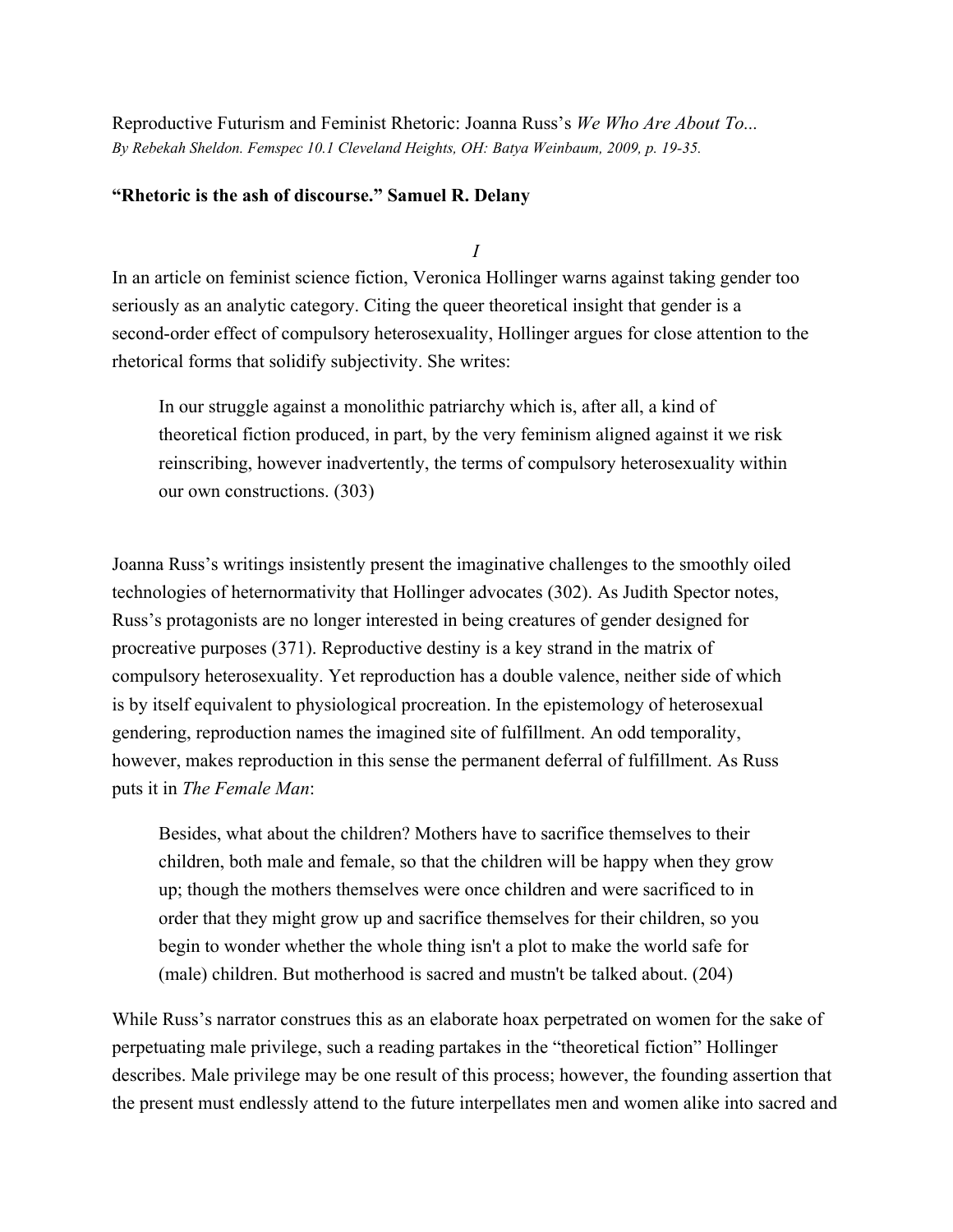sacrificial reproduction, one highly valued mode of which is procreation. This indicates the second valence of reproduction: repetition. Rhetorical figures like safe children and sacred mothers evoke a nostalgic past that each person must labor to restore in the future. Reproduction makes procreation mean in this way. In other words, compulsory heterosexuality reproduces at the level of the subject the epistemology latticing its assumptions: first, that procreation will guarantee reproduction of the past into the future and, second, that reproduction- via-procreation is the sovereign task of each individual. For all its ostensible biological underpinnings, procreation becomes the sign of reproduction, the endless labor for fulfillment in the future. To refuse gender designed for procreative purposes is to refuse gender and its design; that is, it is to refuse reproducing reproduction, not procreation as such. In this discussion, I argue that the conflation of reproduction with procreation results in the often-toxic assumption that the refusal to procreate is a repudiation of futurity.

I borrow the term reproductive futurism from Lee Edelman's recent work on the homophobia embedded in the child-figure. In *No Future*, Edelman addresses the homophobic accusation that queer sexuality's attachment to pleasure without issue promotes deathliness. His answer, that we should embrace that accusation, has engendered much critical hostility. While I cannot fully recount the conversation here, the rancor of this debate suggests the broad appeal of reproduction, even for people who suffer as a consequence of this ideology. Much of my discussion aims at extending his assertion that reproductive futurism unifies even apparently opposed political positions. While my work owes much to him, I do not see the ready solution to this problem in the total rejection of futurity he promotes. Rather, I would like to propose through my reading of Russ's 1977 novel *We Who Are about To...* that futurity can be imagined outside of reproduction and indeed outside of human agency. I turn to Russ's novel to expose the binding work performed by reproduction-as-futurity and to offer a compelling alternative. The question of reproduction has rightly held a central place in feminist thought. In urging her feminist readers to locate compulsory heterosexuality as a political institution rather than a biological imperative or personal choice, Adrienne Rich poses the following question: "Why [have] species-survival, the means of impregnation and emotional-erotic relationships become so rigidly identified with each other?" (637).

While many scholars writing in the thirty years since her article's publication have interrogated compulsory heterosexuality, the supreme value of species survival as a discursive technology of compulsory heterosexuality has not received the same attention. Rich's question intimates that species survival designates an individual obligation to a collective human and non-human future. As I argue below, the critical reception of *We Who Are about To...*, like the debate around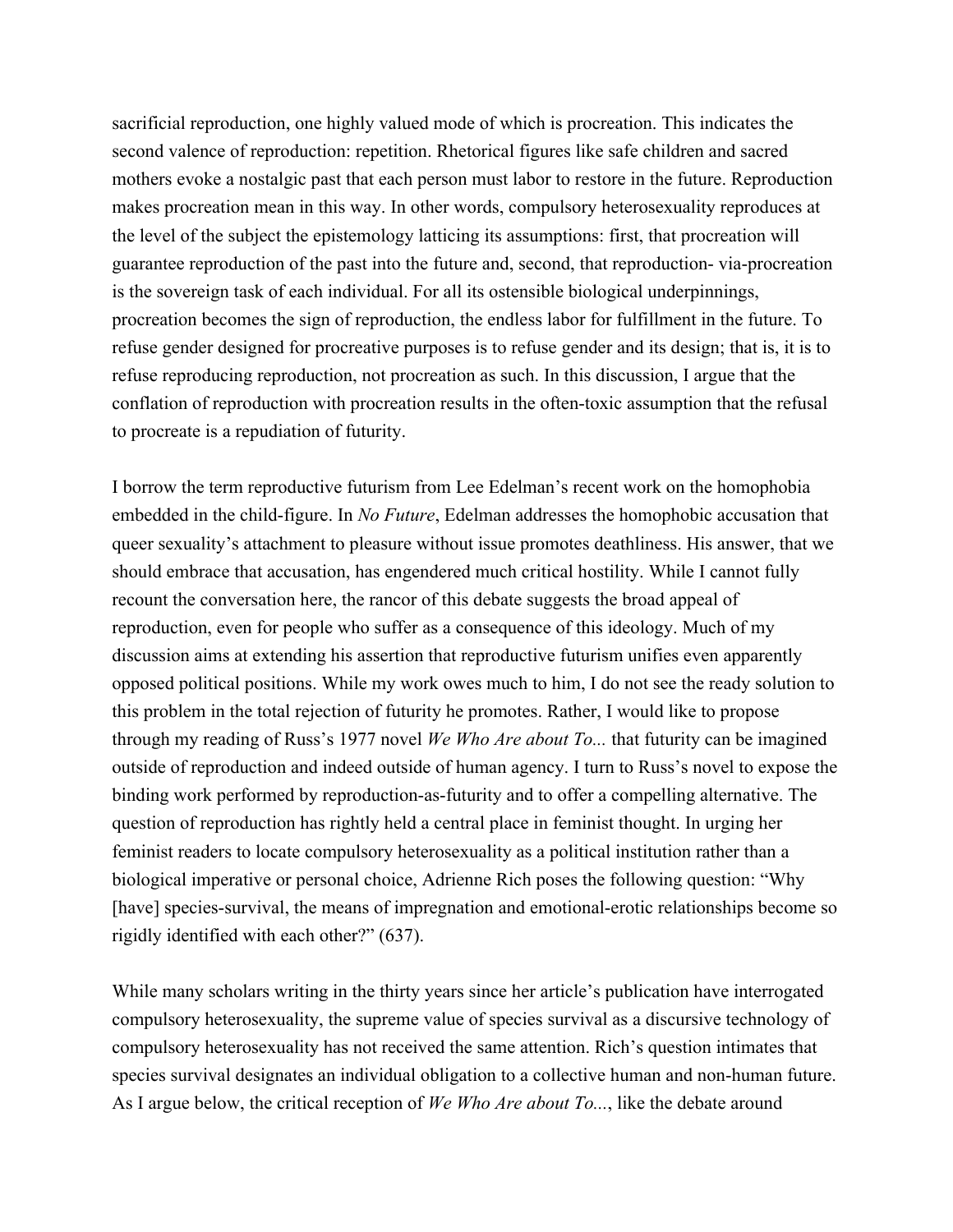Edelman's polemic, warns that this individualized obligation to survival sits uneasily alongside the critique of patriarchy.

## *II*

*We Who Are about To...* centers on a small group of interstellar commuters stranded on an uncharted planet with no hope of rescue. Meaningless in itself, this crash violently negates the futures they had imagined for themselves, jolting them into dizzying epistemological uncertainty. Against this uncertainty, the commuters attempt to fence in the future by invoking the familiar narrative tradition of the frontier settlement where human civilization might take root and their lost futures be, if not quite restored, at least redeemed. This rooting of civilization, they decide, seemingly without discussion, must happen through childbirth. Reproduction functions as a metonym for a restored future as well as a mechanism for reinstituting patriarchal hierarchy. Remarkably, the breeding plan is not a covert attempt by the male passengers to secure the sexual services of the female passengers. Administered by committee, and endorsed by everyone except the novel?s narrator, this compulsory heterosexuality construes the future as the imperative of the present and turns procreation into an instrument of reproduction.

This consensus forms outside of the narrator's observation and since we have access to their stories through her voice-recorded diary entries, we at first know only that the commuters quickly begin to see themselves as colonizers. Successful colonization, their primary goal, does not mean successful survival, as might be expected, but survival for the sake of reproducing civilization through childbirth. Before they even step from their landing module, the narrator begins to list the reasons why they will fail. She notes that they literally have no foundation on which to base their actions: "A few weeks observation and perhaps we can guess if we're approaching the summer solstice or going the other way around, which could give us some idea of how long the seasons will be: could be ten years of summer" (14). This cynical empiricism marks her as an outsider and troublemaker. Yet they cannot simply ignore her or allow her to die by herself as she wishes to do. Instead, they try to force her to join them in their breeding plan. And so she kills them and, some seventy pages later, herself.

The narrator's refusal to participate in the breeding plan would seem to make her a heroic figure, or at least as espousing a political position recognizable to feminist readers. Even apart from this register, the novel's topos is political in the most rigorous sense, concerned with the establishment of governance, the right to bodily autonomy, the legitimacy of violent struggle, and the relationship of human life to future human life. In its historical context, too, the novel's premise bears directly on second-wave feminist demands for meaningful work and reproductive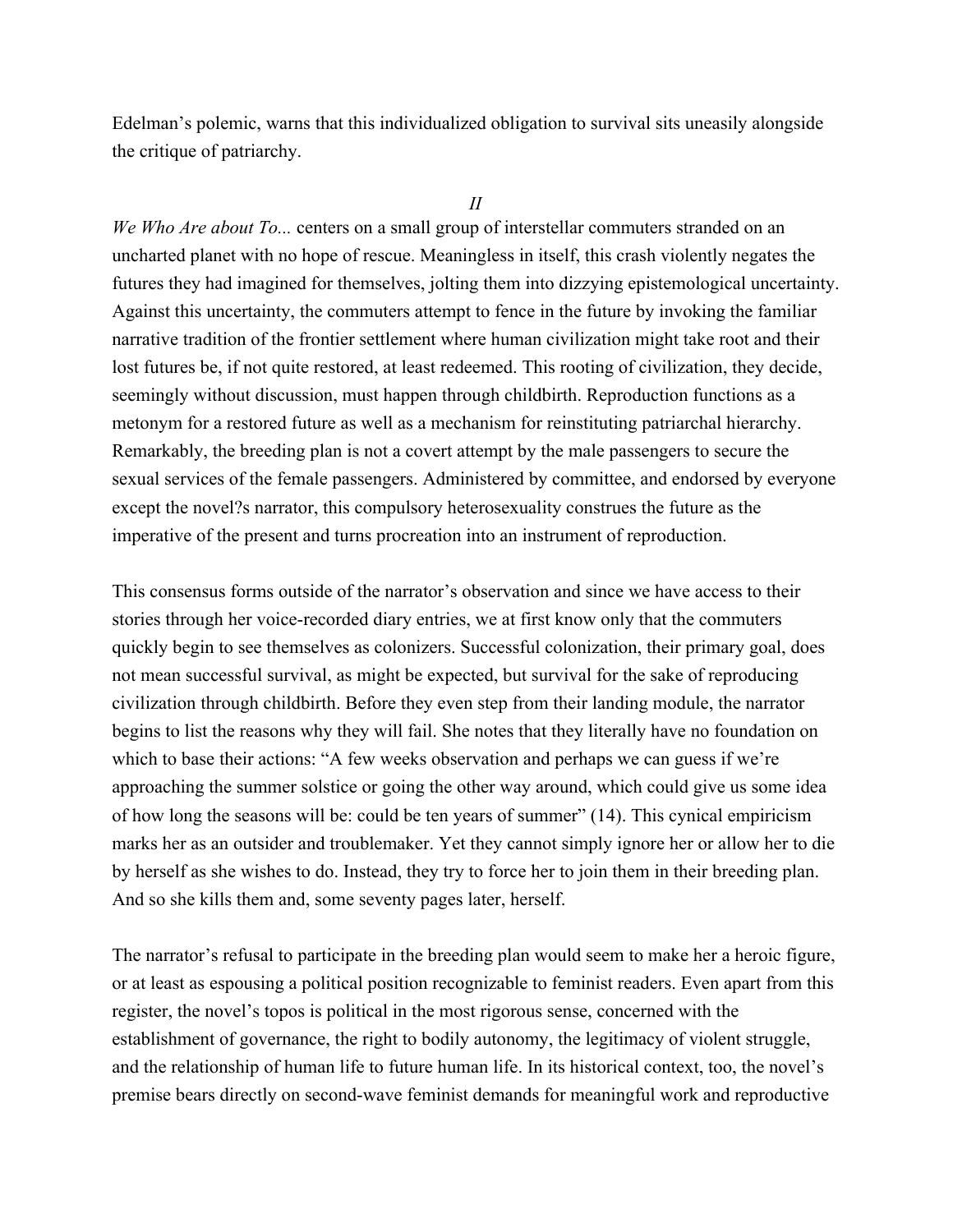rights. Even the generic context of the novel indicates political engagement, as the novel refuses the triumphal tonality traditionally associated with science fictional colonization narrative. Taken together, these three registers ask the reader to consider whether the establishment of social order via women's procreative capacity has been a foundational condition of human sociality. Equally important, the equation of procreation with the reproduction of social order asks us to consider whether one of the ideological mechanisms of compulsory heterosexuality resides in the shared belief that civilization must be preserved.

Some critics have indeed embraced the narrator's refusal of the reproductive mandate. Yet Samuel R. Delany is right to call *We Who Are about To...* a "dangerous book" (149). This danger, I argue, lies in the novel's apparent polarization of reactions: life and death, the first associated with reproduction and the second with suicide and murder. In attempting to read the novel against the grain, several critics have reversed these values. Brooks Landon situates the novel in terms of conventional depictions of motherhood in formula literature, in which individualized species survival trumps even the collective survival it signifies. In this analysis, Russ's stranded passengers, for whom the reality that rescue will not come acts as a clarion call to colonization, represent standard formula fare against the nameless narrator's queer deathliness. Landon then rereads this deathliness as refusal to conform to the expectations of sacrificial motherhood. Marleen S. Barr argues that the narrator, in choosing death, really chooses life. "Music, books, friends and love" (133) are absent from the uncharted and uninhabited planet they seek to colonize and these, not bare survival, are the source of life. Delany implicitly locates the narrator as the novel's subversive element: "Russ suggests that the quality of life is the purpose of living, and reproduction only a reparative process to extend that quality, and not the point of life at all" (148). Of all the characters, only the narrator ever evokes quality of life as a standard for behavior.

Many more critics, however, have found the novel troubling. While Barr, Landon and Delany laud the book for subverting narrative formulas and epistemological expectations based on allegedly natural maternal instinct, other critics have found the novel hopeless, apolitical or nihilistic. While praising the book, Marilyn Hacker, in an early article, describes Russ as compelled to write a novel about death "as a statement of what is, in our time, the ultimate alternative to political commitment" (208). Thelma Shinn, in her article on women in science fiction, argues that the novel fails to attain an authentic politics because the narrator stubbornly asserts her individual preferences over the needs of the community, thus "forcing her to become the instrument of destruction" (211) and indicating that the real murder in this novel is the murder of the colony's future. Barbara Garland, in her brief review article, similarly disparages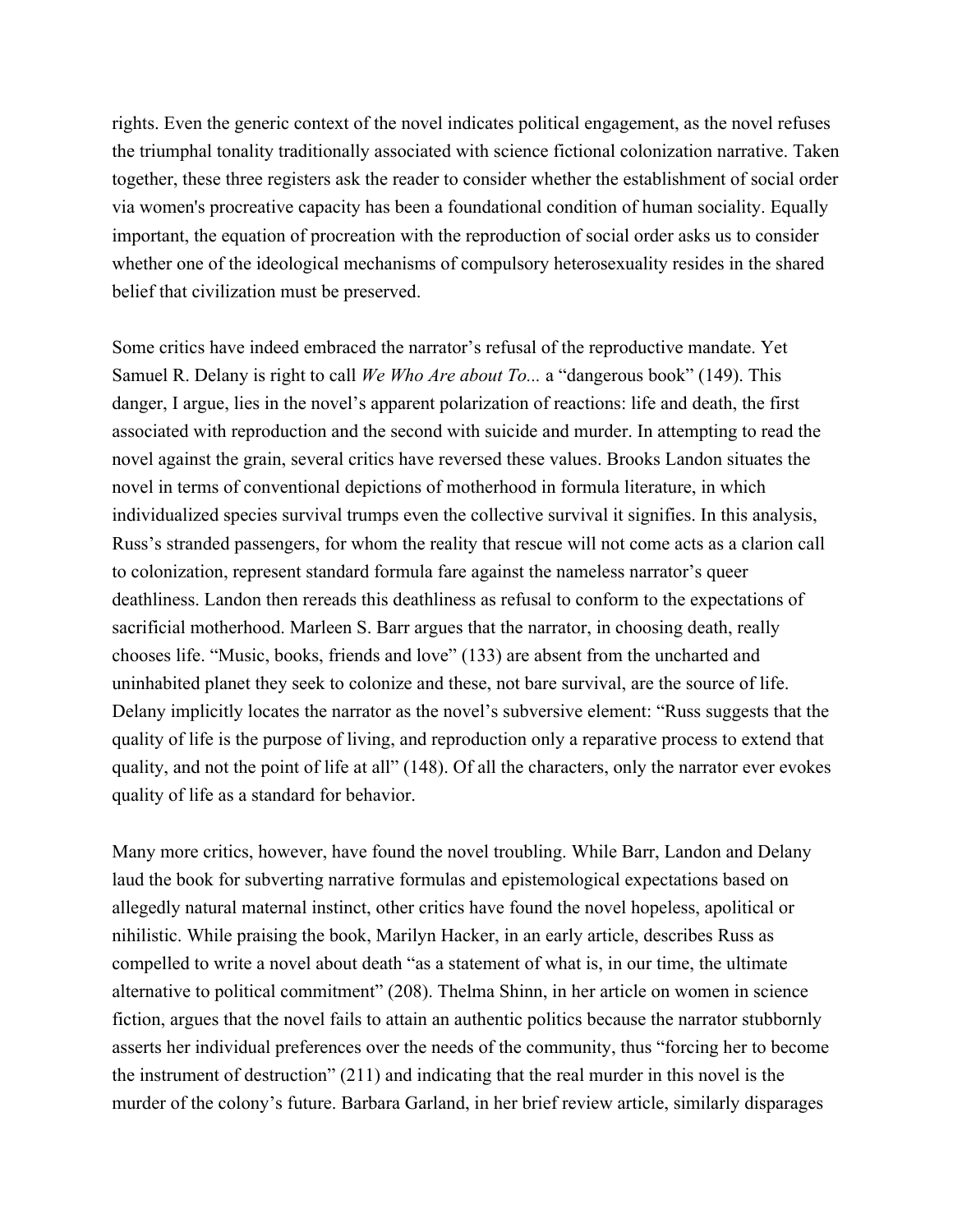the novel for rejecting "even the laws of biological survival and of society" (92). Jeanne Cortiel's reading, in her monograph on Russ, effectively summarizes the critical reception of this novel when she writes, "*We Who Are about To...* is more about the impossibilities of life than about death" (208). According to the logic of these readings, the colonizers would appear to value life, specifically future human life, regardless of the incongruities of their position and the suffering procreation might entail. In comparison, the narrator's insistence that their position is terminal appears at best juvenile and at worst homicidal. For these scholars, the novel represents a retreat from political engagement because the narrator's choice violates the ground of political action itself: the commitment to survival.

The disjunction between the contents of the novel and the mixed reception of this work intimates that something discomforts this camp of readers. Their disturbing reaction seems to force the conclusion that the future does depend on reproduction, which in turn depends on restricting women's autonomy. Sherry Ortner's essay, "Is Female to Male as Nature Is to Culture?" published contemporaneously with Russ's novel, corroborates just such a conclusion. In Ortner's anthropological review of traits common to all human social organization, Ortner includes acculturation to "a society of other individuals, an interest in personal survival and a commitment to continuity and survival, which transcends the lives and deaths of particular individuals" (25). In this definition, to be human is to desire survival and reproduction above all else. Russ asks us to consider whether a woman's life, given these universal conditions, is worth living. Indeed, this acceptance of universal, natural oppression might foster the reading of this novel as a failure of feminist politics. Yet, the recurrent concern for community in these readings points to a different conclusion: namely, that it is exactly the violation of the commitment to "survival and continuity, which transcends the lives and deaths of particular individuals," as Ortner puts it, that informs the monstrous character of this novel. When confronted with the moral choice between a return to a patriarchal order and violent resistance to that order's establishment, these scholars balk at the novel's implication that annihilation is preferable to degradation.

The important point here is that the novel's "pocket genocide" (152), as the narrator titles her actions, is ultimately less upsetting than that she murders her companions as a means of resisting future life. By killing off the colonists, by refusing to participate in their breeding plan, the narrator rejects the assertion that human life only acquires meaning by producing future human lives. Here we return to Cortiel's gloss on the novel as "more about the impossibilities of life than about death" (208). We might construe this use of "life" as shorthand for a livable, human life, but we might also understand her usage more broadly: as life in total. A commonplace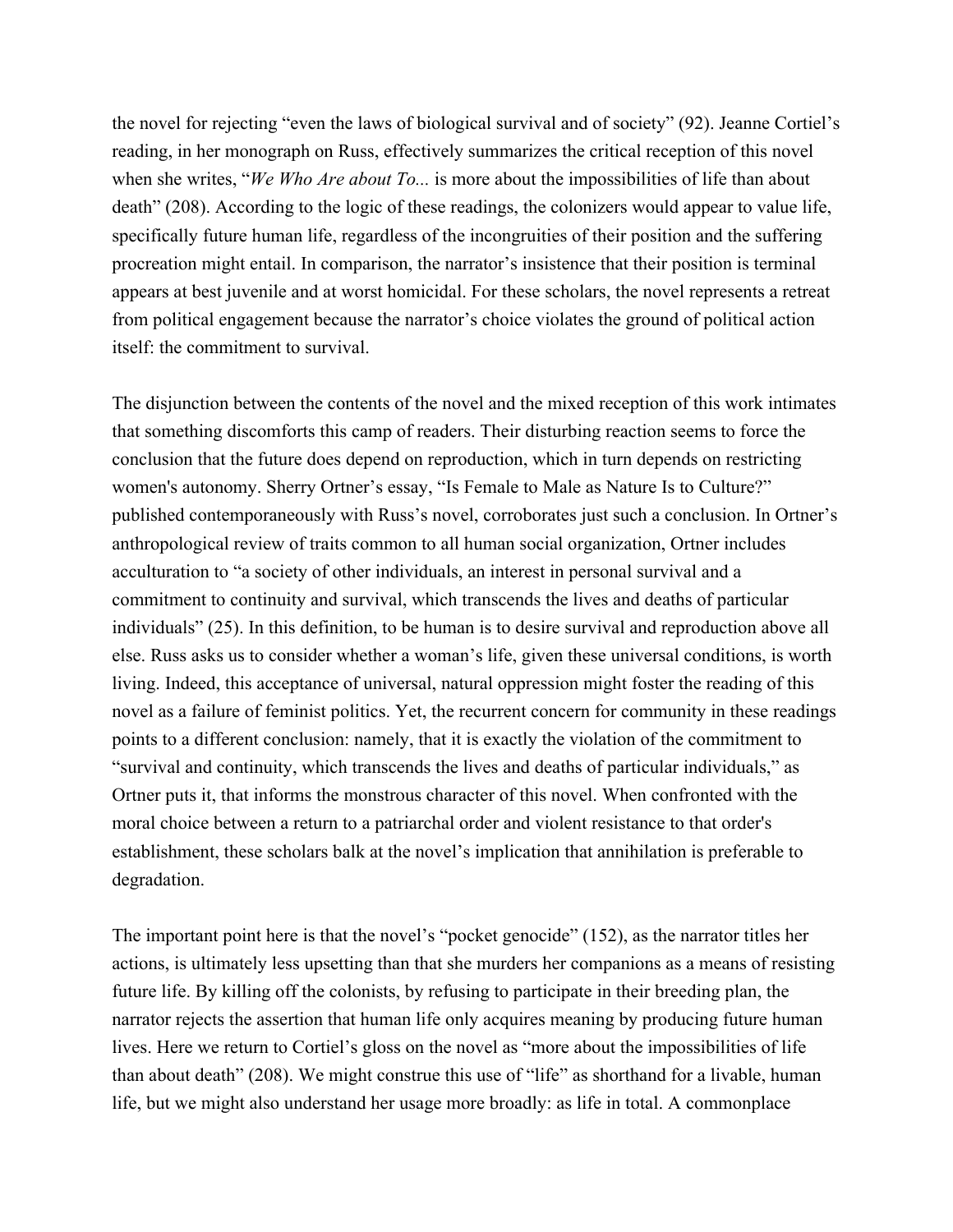denotation (i.e. "Life is such a struggle") gives way to the specter of total annihilation, of the impossibility of life in the second sense. This annihilation, however, can't refer to life in the present, since life is not presently impossible (even for the colonists), but to the future. Cortiel allegorizes future life as impossible given the narrator's refusal of the reproductive mandate. In the shadow thrown by the phrase "the impossibilities of life" (Cortiel 208), the validation of the colonists' embrace of the future seems less like enthusiasm and more like a desperate attempt to secure the future despite the oppressive consequences of that position. Ironically, then, the discomfort induced by this novel looks quite a lot like an endorsement of reproductive futurism, and the "biological laws" that structure women's oppression.

## *III*

While this conclusion is disturbing, I'd like to suggest that embracing the narrator's argument does not take us away from reproductive futurism. Rather, where the antagonism between the two groups should render them structurally opposed, and would therefore lead us to expect that the narrator's concern resides with the present, we find symmetrical concern with the future. This is so, I argue, because the two positions maintain their coherence through each other. As the narrator says: "But they won't be able to leave me alone. I know. Not because of the child-bearing, because of the disagreement. The disagreement is what matters" (47). Officially, the group won't let her go because of her procreative value; however, she performs a different and perhaps even more valuable service as scapegoat. Because she has so volubly aligned herself with death, failure and chaos, with the extra-human agency of the alien planet, she comes to stand in for it. The violence the group threatens, like tying her to a tree, aims at marking her difference from them and then incorporating it. Writing in a slightly different context, Robert Reid-Pharr defines the scapegoat in particularly apposite terms for this discussion: "The scapegoat, then, would be the figure who reproduces this undifferentiation, this chaos, this boundarylessness. The violence directed against the goat would mitigate against prior violence, the erosion of borders that has beset the entire community" (373). Displacing the trauma of the crash onto the narrator consolidates and gives form to their anxiety, but it doesn't mean that she is complacent. While she scoffs at their procreative fantasy, she builds her own vision of reproduction, one equally attuned to preserving a civilized future.

In one of the few explanations for the breeding plan that the novel offers, for instance, John Ude, the burgeoning patriarch, explains that the narrator can't go searching for water because she, like the other four women, is "too valuable to put in danger" (31). In response to the narrator's evasive answer, he reminds her sententiously: "Civilization must be preserved" (31). This commonplace implies that civilization has been threatened, and that they must take action to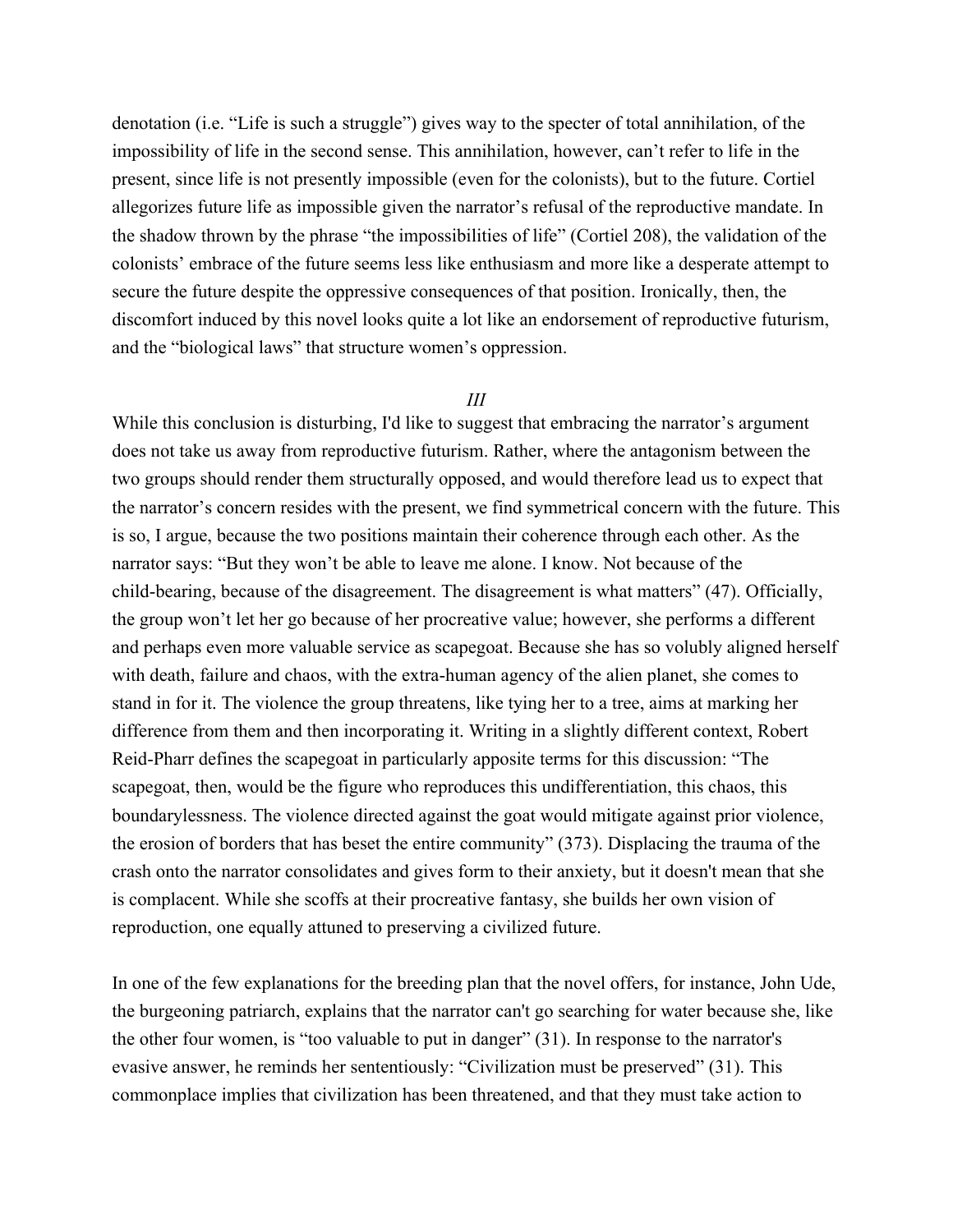secure its preservation from that threat. "Civilization," she replies, "is doing just fine. We just don't happen to be where it is" (31). Her rejoinder underscores the distance between a biological explanation for the breeding plan and its function as a political or ideological fantasy. Humanity will not be jeopardized if they choose to die, or to value their own lives over the lives of future generations. Loading the obligation of civilization onto the eight stranded strangers puts in place a new goal, the only one with enough force to mitigate their loss, and at the same time replicating at the level of the collective the individual romance narrative that similarly concludes with childbirth and the hope of perpetuation. On the other hand, any civilization they might build would not be civilization in the sense they recognize, as the narrator reminds them through a series of rhetorical questions: "Do you want your children to live in the Old Stone Age? Do you want them to forget how to read? Do you want to lose your teeth? Do you want your great-grandchildren to die at thirty?" (25). At which point, Cassie, who wants to bear children, hits her. Where Cassie and the others imagine childbearing as an abstract good, a disembodied method for resuscitating civilization, the narrator insists on its material consequences. Yet, her version similarly delimits and reifies the future. Rather than actual material consequences, the possibilities she lists stand in metonymically for a harmed life, one that, like losing civilization, must be prevented at any cost.

Of all the colonists, Ude most represents reproductive futurism's investment in repetition. In attempting to tempt the others onto the planet, he crafts a figure of the Earth as both a sacrificing mother and a justification for further sacrifice.

Come on now, come on dearies, it's like Earth. And we know Earth. Most of us were born on it. So what's there to be afraid of, hey? We're just colonizing a little early, that's all. You wouldn't be afraid of Earth, would you? (20)

The narrator sees clearly that Ude's encouraging speech invokes "Earth" not as a physical place but as a social and symbolic space, as a mother ("born on it") who cares for her children. The only "Earth," however, that the colonists know how to survive in is the one they left, where food is purchased, energy comes out of a wall socket, and medical technology is at least minimally available. In other words, on their Earth, survival denotes something beyond livingness. As our narrator tartly replies, another vision of Earth might serve as a more apt analogy:

Oh, sure. Think of Earth. Kind old home. Think of the Arctic. Think of Labrador. Of Southern India in June. Think of smallpox and plague and earthquakes and ringworms and pit vipers. Think of a nice case of poison ivy all over you, including your eyes. Status asthmaticus. Amoebic dysentery. The Minnesota pioneers who tied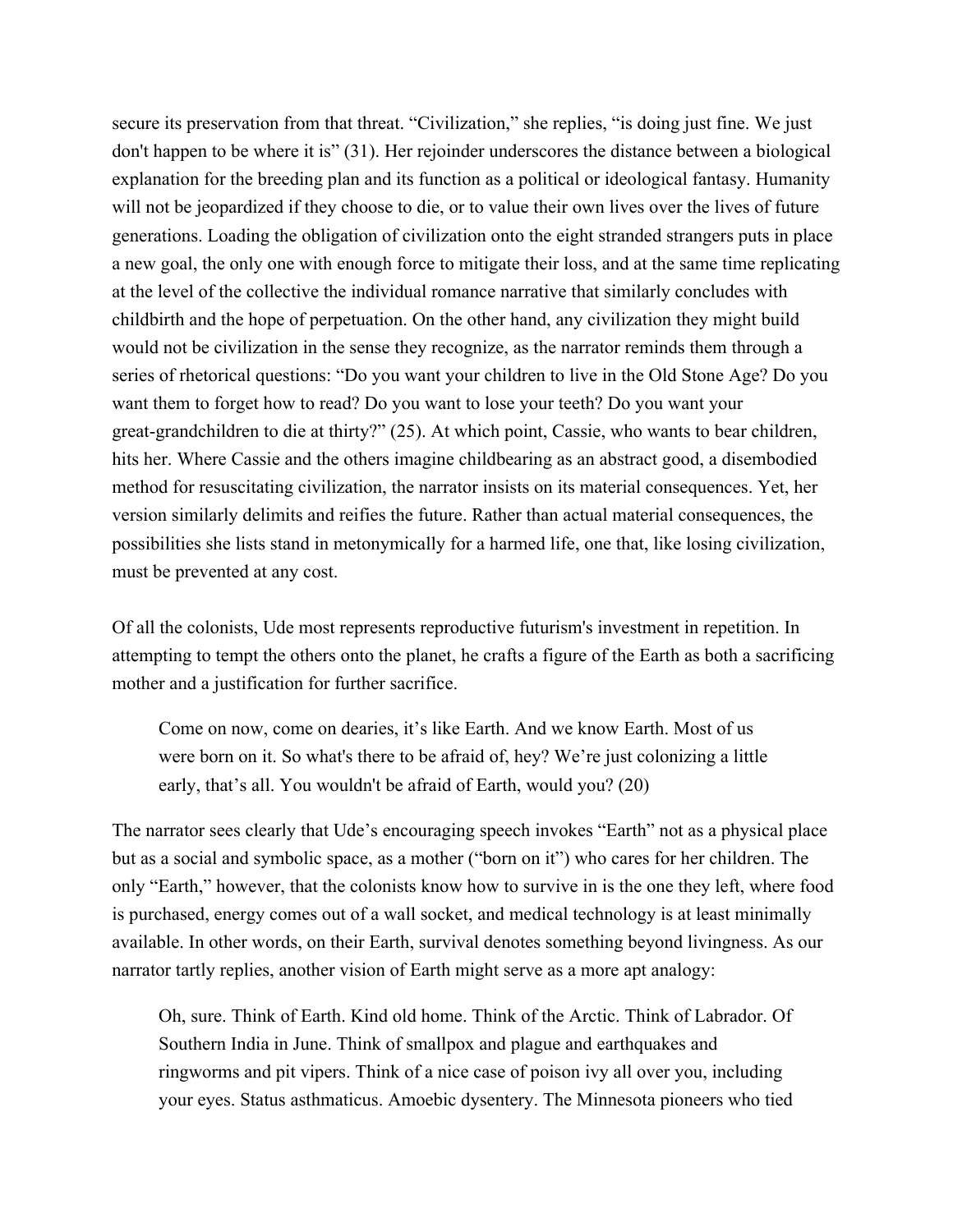a rope from the house to the barn in winter because you could lose you way in a blizzard and die three feet from the house. Think (while you're at it) of tsunamis, liver fluke, the Asian brown bear. Kind old home. The sweetheart. The darling place. Think of Death Valley in August. (20)

Remarkably, in attempting to undermine the frontier fantasy she sees coalescing around her, the narrator deploys a congruent discourse of futurity. The accuracy of her description, and its bitter majesty against Ude's clearly symbolic use of Earth, obfuscates its directive: think only of what might go wrong. She might have included autumn leaves, sunsets and beaches in her list and still have had an accurate description of Earth. Instead, the narrator's sense that they are already dead collapses harm that may or may not be in the future into the present. In effect, the planet has already killed them, since she perceives the only life it offers as guaranteed to harm them. No less than for the colonizers, the present serves only as a measure of the future. She doesn't oppose civilizational discourse, in fact she repeats it in the form of its other: nature's malignity.

Moreover, the narrator has no immunity to the symbolic power of their home planet. Meditating on her decision to die, she compares her reaction to the current situation to how she might feel were she on Earth:

If Earth had been hit by plague, by fire, by war, by radiation, sterility, a thousand things, you name it, I'd still stand by her; I love her; I would fight every inch of the way there because my whole life is knit to her. And she'd need mourners. To die on a dying Earth, I'd live, if only to weep. (27)

Like Ude, the narrator personifies Earth. In so doing, she replaces his Oedipal scene with the quite different and specifically non-reproductive metaphor of female lovers. This shift, however, obscures the work of personification, which is to turn the planet into a person. While her earlier characterization of Earth presents nature as a fierce antagonist to human survival, here the narrator conflates human and non-human nature and makes "Earth" a synecdoche for social order and human futurity, especially via procreation. Fire, war, radiation, sterility: these are human troubles, civilizational troubles. In this description, the narrator identifies Earth's death with its sudden hostility to human futurity. In effect, dying on a dying Earth is just what she is doing, since her opposition to procreation is an attempt to preserve the reproduction of civilization. To make this fantasy work, she must insist on the virulence of the future. One particularly provocative moment in the novel occurs at the pinnacle of the group's attempt to convert the narrator to their breeding plan, when Ude rhetorically questions the narrator's desire for death: "Really," he says, "I cannot understand why you want to die" (46). She has, at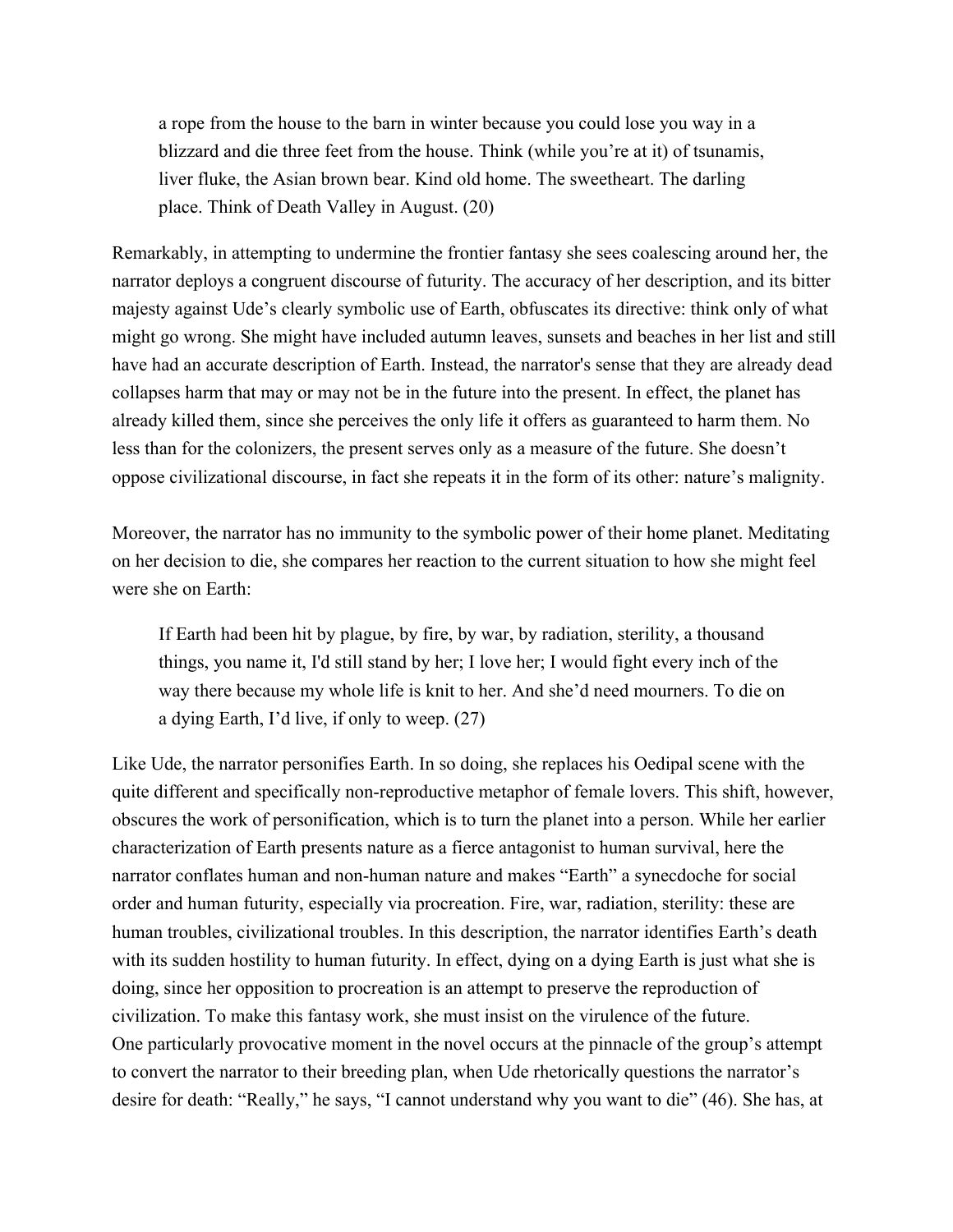this point in the novel, not yet announced her plan to suicide. Rather, Ude's statement assumes that her refusal to allow the possibility of survival and the desirability of colonization amounts to suicide. Her reply reverses the terms of this assumption by asserting that life lived for the future is not life at all:

John Donne, John-John-with-your-britches-on, John Whittington-turn-again-lord-mayor-of-London-town, we are dead. We died the minute we crashed. Plague, toxic food, deficiency diseases, broken bones, infection, gangrene, cold, heat, and just plain starvation. . . . My God, you're the ones who want to suffer: conquer and control, conquer and control, when you haven't even got stone spears. You're dead, Galvanism. Corpse jerking. Planning. Power. Inheritance. You know, survival. My genes shall conquer the world. That's death. (46)

Here, the narrator makes her critique of reproduction explicit. She does not oppose childbirth as much as what it means: "Planning. Power. Inheritance." Yet her own list of potential harm hinges on planning and power. She, too, has plans that she will enforce, likewise premised on survival, though with a different object in mind. This collapse of probability into certainty, no less a reaction to epistemological disorientation than the other colonists', ultimately leads to her murders. Certain that the future has already been harmed, she attempts to control the damage. Thus the murders merely complete what the crash began.

Even her syntax reflects this slippage. For instance, she describes Nathalie digging a latrine like this: "Nathalie's digging experimental sanitation pits with a collapsible shovel. And every once in a while it does" (21). She records these events after they happen, at night so the others won't hear her; she is already in command of the plot. The reader, on the other hand, reads as if it were the present. The ambiguity of the second sentence in the above quotation sends the reader back to the first sentence to establish what thing she is referring to and what it does. This return puts in the past of the reading time an event (the collapse) that hasn't happened yet in the narration, though it has in the narrator's experience. This recursive style structures the narrative. Yet, I would argue that this particular usage by no means accidentally involves a literal and temporal collapse. This syntactic reversal intimates a more pivotal reversal: she who predicts harm becomes the harm she predicts.

This is a shocking novel, but it isn't nihilistic or apolitical. Rather, this shock aims to reveal the shared commitment to human futurity that binds together political movements of all kinds and couples resistance to oppression through a common, but commonly unstated, boundary. On one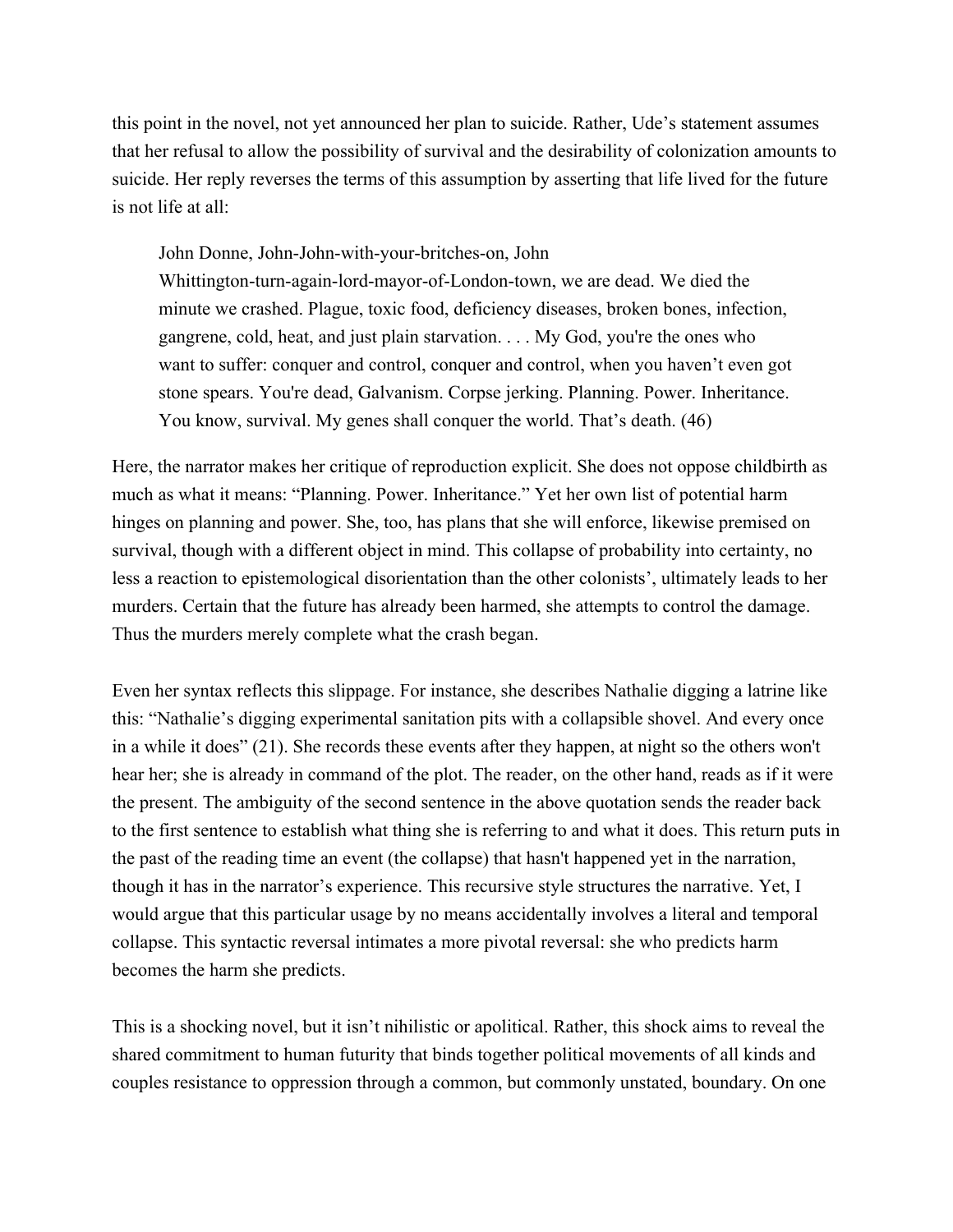side, potential catastrophe marks the limit of political resistance. No matter how oppressive its organization, survival of the social body remains paramount. On the other side, the height of political power resides in futurity and the triumphal revivification of the body politic in that future. Both positions sacralize future life for its own sake, and not for the particular lives that might be led in that future. For all that the narrator appears to reject futurity, ultimately through suicide, her obsessive cataloguing of possible future harm reveals her shared commitment to the future. For all her insistence that civilization will be fine without their help, she sacrifices her life to prevent the degradation of civilization. Russ's critics are right to see in this novel a pessimistic evaluation of political struggle: movement between these two poles isn't movement at all.

The homology between the novel's own apparent polarization and the critical bifurcation I have mapped should therefore give us pause. As Delany implies, in the same essay cited earlier, the narrator only appears to offer an opposing position. He names her "the most 'civilized' person among the passengers" (149), but then clarifies the definition of civility through Walter Benjamin's aphorism "Every act of civilization is also an act of barbarism" (149). While the novel does challenge the ease with which procreation becomes synonymous with reproduction and its attendant metaphysics of futurity, progress and life, I contend that that critique comes to us not through the narrator's defection from the group, or her fatalism toward their survival, but from the novel's own organization. Rejecting the ostensible choice the novel offers allows a third possibility to emerge.

#### *IV*

Consider the novel's title: *We Who Are about To. . . .* The novel's first line, "About to die, and so on" (7) appears to conclude the anticipatory temporality of the title, to fulfill the death already intimated by the allusion to the Latin salute. The structure these two lines create together, however, is not linear but chiasmic. By replacing the specificity of a verb with these ellipses, the title enunciates not an act but a condition: the awaiting of the future as the infinitely delayed time of conclusion. The first phrase of the first line offers a false resolution of this condition, one that the second phrase immediately undermines. By the time we read these words, the crisis that precipitated them has been averted; they are not "about to die" and so they must "so on." The polarized critical positions map onto the tension between these two originary phrases, but ignore the critique inherent in the title. For the title is playing with the temporality of reproductive futurism. It appears to offer imminent fulfillment, but mischievously replaces it with a condition. Neither parts of the first line signify real resolution. Death, the narrator's answer to threatened civilization, attempts to evade, but complies with, the "so on," i.e. repetition. In both, the present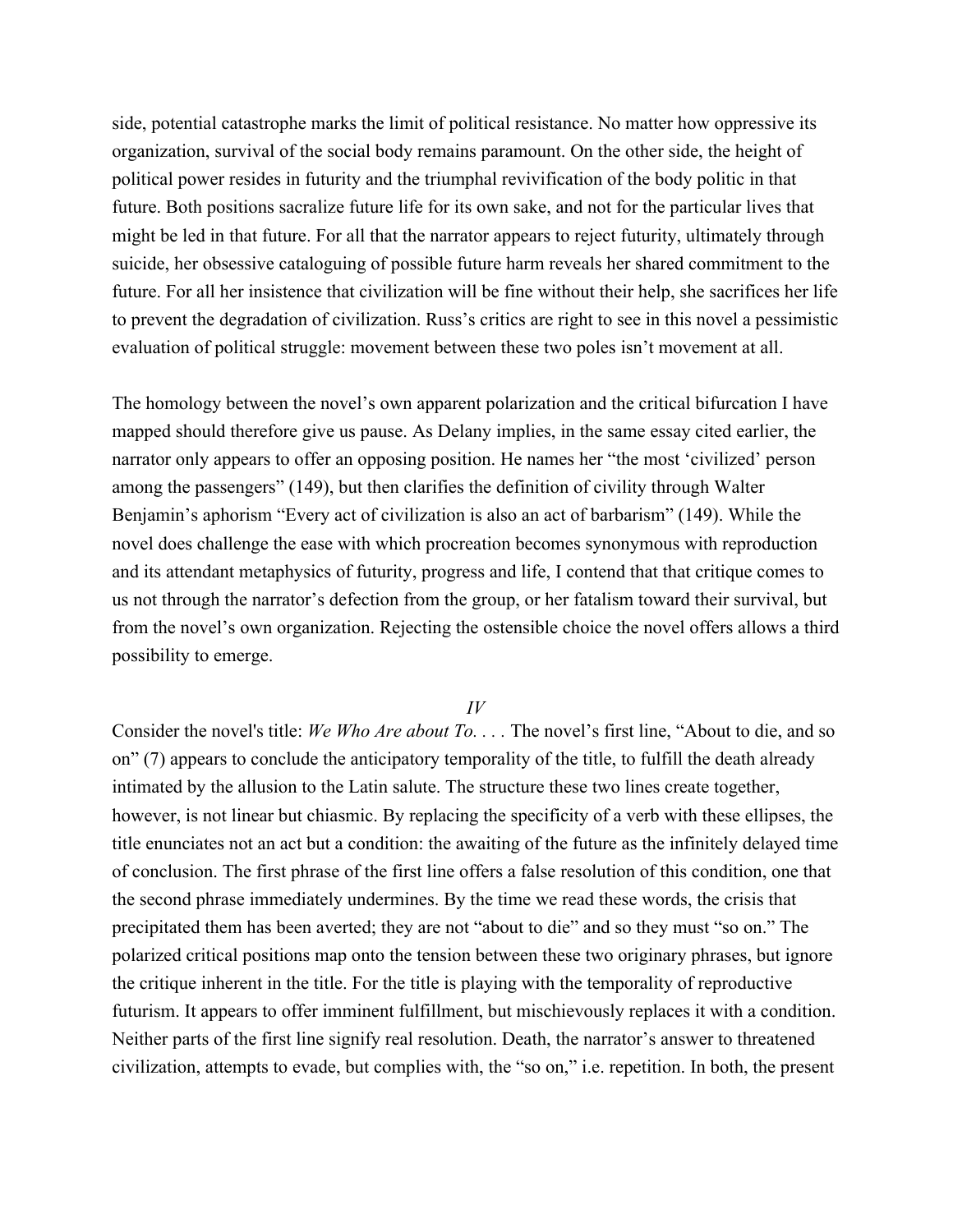becomes the time of wounded openness against which the future must be made to mean fulfillment.

I'd like to suggest a different way to read this "so on." Importantly, the colonists are lost not only in space, but also in time. Genealogical succession, the "so on" of reproduction, derives its meaning-making force from conceiving of time as unfolding in a straight-line running out to meet the horizon. Space travel is already a perversion of this conception of time. As the narrator ruminates, "The light of our dying will reach you (whoever you are) only after you yourselves are long dead, after your own Sun has engulfed you and then shrunk to a collapsed cinder with no more light in it than what we saw that night" (19). Sarah Lefanu, in her article on the role of readership in Russ's work, sees this temporal delay as part of the strategic function of the narrator's diary: "In the preservation of the journal, however, there is implied a future community with a reader inside language that alleviates her despair to some extent by situating her own perspective as the discursive past of some even more remote future" (her italics, 252). The narrator reminds us that this future is already here as we are reading and as she is struggling.

Moreover, the diary evinces little fidelity to chronology or narrative sequence. It does not attempt to give a sequential or full version of events and often typifies characters through gesture or standard refrain rather than presenting them to the reader. She doesn't pretend to care about their stories, narrating their actions capriciously, sometimes to show the accuracy of her initial impressions and sometimes to show surprise. This technique creates a sense of volatility, fragmentation, and unanticipated collusions. She insistently invokes her reader to remind us that the act of reading entails not her survival as might be expected but her death. She is already gone, and so her lies and confessions, her motives and her desires, are simply not important. She doesn't understand them anyway. Only her words remain, the traces of her living and dying, which, though they grant her a posthumous existence, slip utterly out of her interpretive control. The second half of the novel, which describes her long starvation period, is perhaps the least faithful to any narrative arc and, diegetically, the least concerned with interpretive control.

During this long starvation period, the planet suddenly returns and with it an alternative to the sacralized future and the sacrificial present. Without the symbolic overlay the group insisted upon, and without anyone to convince of the possible harm awaiting them, with indeed the harm already accomplished, the ecology emerges as alien: neither threatening nor comforting, just alien. Only in the very last pages of the novel, and coming as if a sign of her readiness for death, does she see the planet as utterly indifferent to her. First, she experiences the landscape as a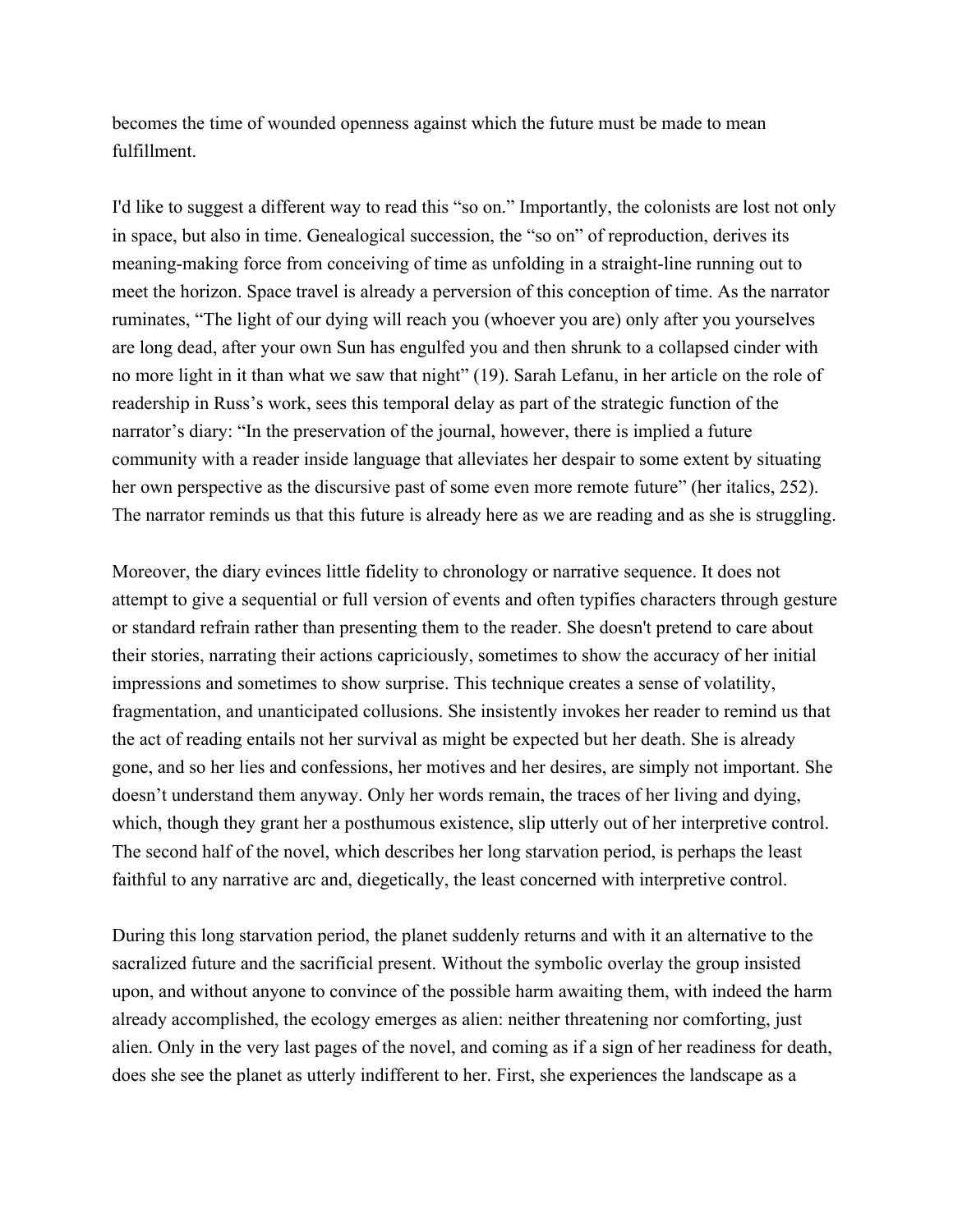symphony, specifically as Handel's Messiah bellowing "Forever and ever!" but soon sees her own mistake:

And they played and they sang and I wept, everything I ever knew, for Baroque music is keyed into Isaac Newton's kind of time; it's the energy of that new explosion of philosophic time: perspective, mathematics, instant velocity, the great clock, the great wheel, the Great Godly Grid. [...] Over here the Phoenix Reaction and God as Engineer. Over here entropy, suffering, death. And then the real Einstein, too complicated for me although I know what I am supposed to like, Stravinsky and after; it makes my head ache, referring to things in all dimensions and sometimes backwards. And then it turns primitive, this is a bloody great dynamo and this a laboring flute. (164)

In this final meditation, the struggle over which narrative will structure the colonists' lives on the planet appears as two versions of "the Great Godly Grid" of Newtonian physics and purposeful teleology forever and ever under the reign of reason. Beneath the comforting regularity of the "great clock," however, lurks the apprehension of mechanical failure and encroaching decay. As a story about the future, the law of entropy offers the timeless conservation of energy only by projecting an increasingly lifeless and uninhabitable world. As I have been arguing, conserving future life by constraining its form is an entropic strategy requiring deathly immobility. By moving away from replicative Newtonian time to "the real Einstein," the narrator gives up controllable predictability, and its attendant anxieties, for the complexity of a future that moves in its own course, offering some plenitude and some harm, but always resisting our projections and predictions, always an epistemological void that no fence can contain nor narrative subdue. It is here that we can discern a future without harm, for this is an understanding of the future robust enough to recognize the complex historical, ecological and textual dynamics swerving all human intention.

*V*

Writing a decade after the publication of this novel about the divisive "sex wars" of second wave feminism, Russ articulates a feminist methodology divorced from moral law: "The feminism I know began as politics, not rules for living. To call X a feminist issue did not then mean that there was a good way to do X and a bad way, and that we were trying to replace the bad way with the good way. X was a feminist issue because it was the locus of various social pressures (which made it visible) and those social pressures were what feminism was all about." (Magic 77) In this statement, Russ defines "politics" not as a means of assuring the ascendancy of certain practices over others but as a method of releasing the energy caught up in an intensive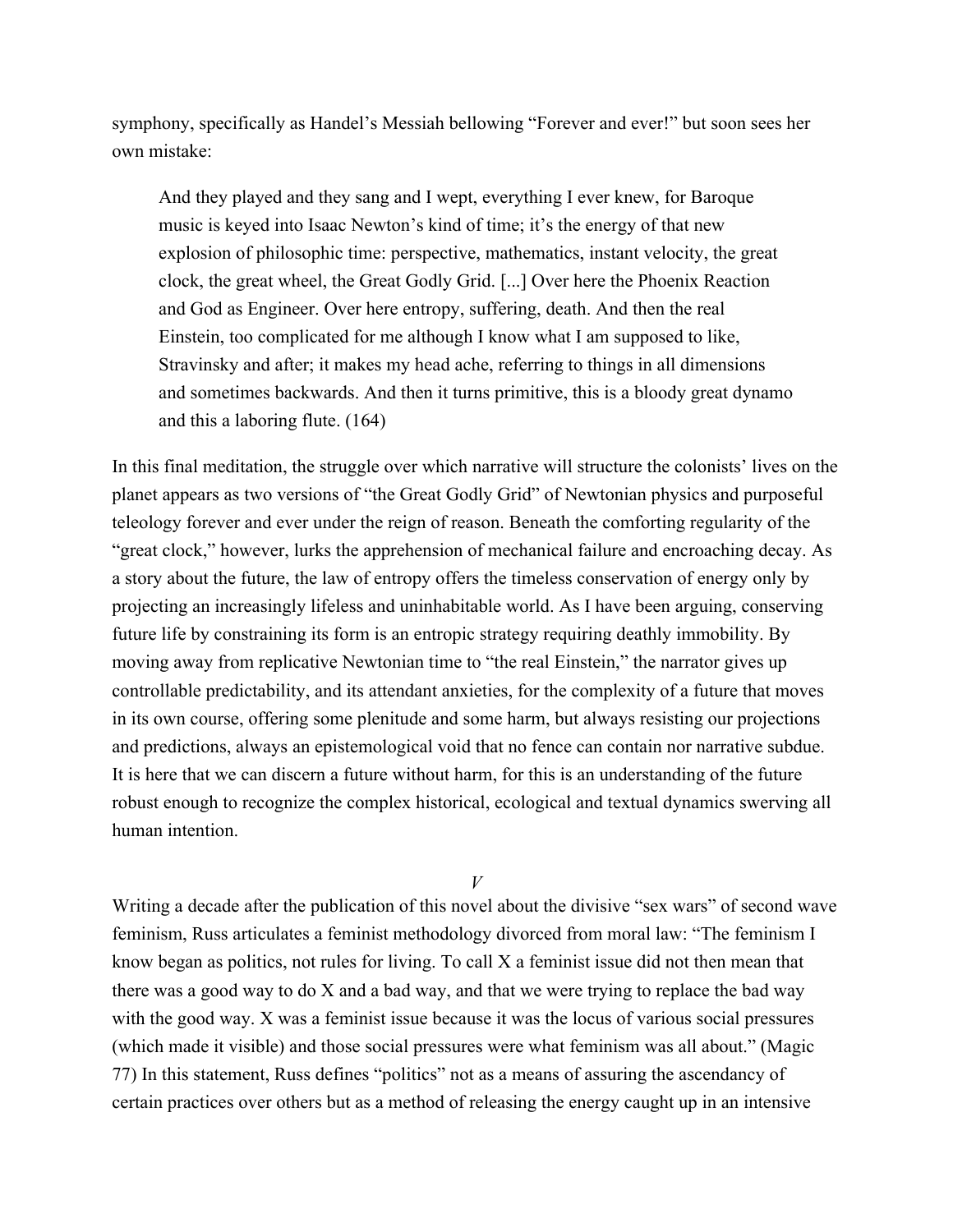field so that it can go on to engender new forms. The future, more particularly the continuation of the human into the future, is one of these loci of social pressure so intensive that it determines the limits of action, grounds discourse, and draws all fantasies into its orbit's gravity. To practice feminism, in the sense Russ describes, is to recognize the more than human, more than reproductive forces shaping the future. I began by arguing that compulsory heterosexuality relies on our fidelity to the future and casts procreation as the only true guarantee of that future. By ending with this quotation, I'd like to reassert that discourse, as one of the forces shaping the future and as the wellspring of reproductive futurism, never fully remains under our control. We can only push toward the new.

## *NOTES*

This article received generous attention from my working group, Jesse Schwartz, Justin Rogers-Cooper, Karen Weingarten and Jamie Skye Bianco. My gratitude to them, for this and for much else.

1. This temporality recalls the Freudian Oedipal narrative, which Teresa de Lauretis describes in this way: "The end of the girl's journey, if successful, will bring her to the place where the boy will find her, like Sleeping Beauty, awaiting him, Prince Charming. For the boy has been promised, by the social contract he has entered into at his Oedipal phase, that he will find woman waiting at the end of his journey. Thus the itinerary of the female's journey, mapped from the very start on the territory of her own body. . .is guided by a compass pointing not to reproduction as the fulfillment of her biological destiny, but more exactly to the fulfifillment of the promise made to 'the little man'" (italics hers, 133). Judith Roof makes a similar point by recourse to laws regarding copyright and legal custody, showing how both privilege male ownership of creative and procreative issue. My argument is intended to highlight the shared complicity, or what de Lauretis calls "seduction" (137), of both men and women in overvaluing individualized responsibility to the future. This might help explain why stories such as Russ's, which reverse the Oedipal metanarrative by assigning active questing to female characters, are only partially successful in avoiding patriarchy. Indeed, I would argue that *We Who Are about To..*. is such an upsetting novel because it posits the failure of reversing the Oedipal metanarrative without also rethinking futurity.

2. To clarify: There has been much writing on fetal representation and abortion politics; few of these, however, directly interrogate anxieties around human futurity and species-survival. I can't review all of the works written on abortion by feminists, but see for an example Haraway.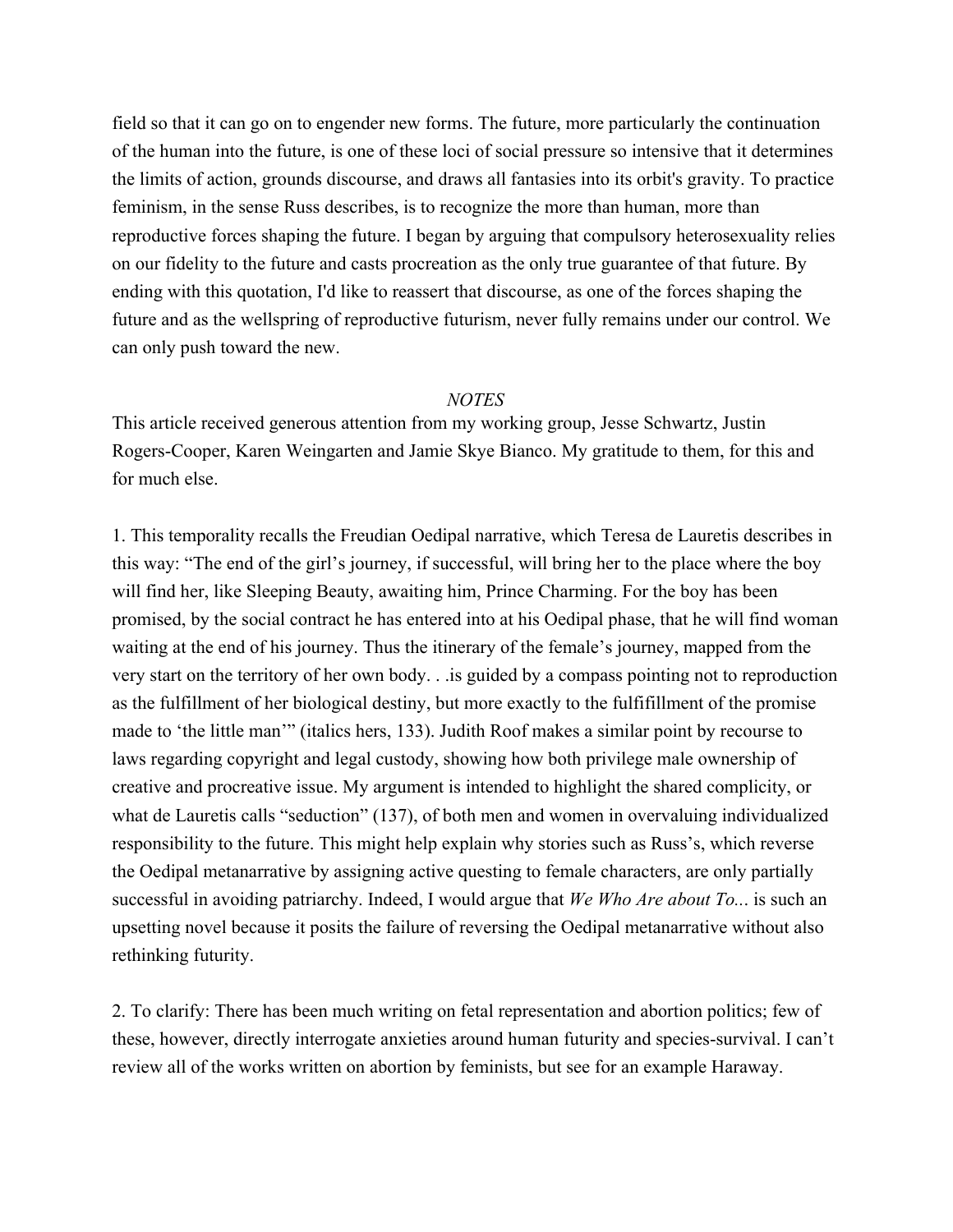3. Beyond the scope of this essay, but relevant to this discussion, is Russ's engagement with Marion Zimmer Bradley's Darkover Landfall, first published in 1972. See her response to Vondra McIntyre's review in The Witch and the Chameleon. *We Who Are about To...* can be read as a response to Bradley's novel.

4. In a series of letters and book reviews written between 1979 and 1980 for the journal *Frontiers*, Russ registers the joy of isolating, naming and describing universal conditions of women's oppression, despite the fact that they turn out to be identical, in her words, to "the establishment of civilization."

5. In a compelling, but ultimately unconvincing, reading of this novel, Patrick Murphy argues that the narrator is engaged in heroic defense of the alien planet's ecology.

6. In "Exterminating Fetuses: Abortion, Disarmament and the Sexo-Semiotics of Extraterrestialism," Zoe Sofia argues that the collapsed future is a mainstay of science fiction. Her reading of male reproductive metaphors as a form of technological determinism against the "generative energies in non-heterosexuals and others who choose not to reproduce themselves" (58) is clearly close to the argument I am pursuing here.

7. E.g. "We who are about to die salute you."

8. For an excellent overview of these debates, see Echol.

# *WORKS CITED*

- Barr, Marleen S. "Reproducing Reproduction, Manipulating Motherhood: Pregnancy and Power." *Alien to Femininity: Speculative Fiction and Feminist Theory.* Westport, CT: Greenwood, 1987. 125-53.
- Clark, Michael. "The Future of History: Violence and the Feminine in Contemporary Science Fiction." *American Studies in Transition.* Ed. David E. Nye & Christen Kold Thomsen. Denmark: Odense UP, 1985: 235-58.
- Cortiel, Jeanne. *Demand My Writing: Joanna Russ/Feminism/Science Fiction.* Liverpool: Liverpool UP, 1999.

Delany, Samuel R. "Shadow and Ash." *Longer Views: Extended Essay.* Hanover, NH: Wesleyan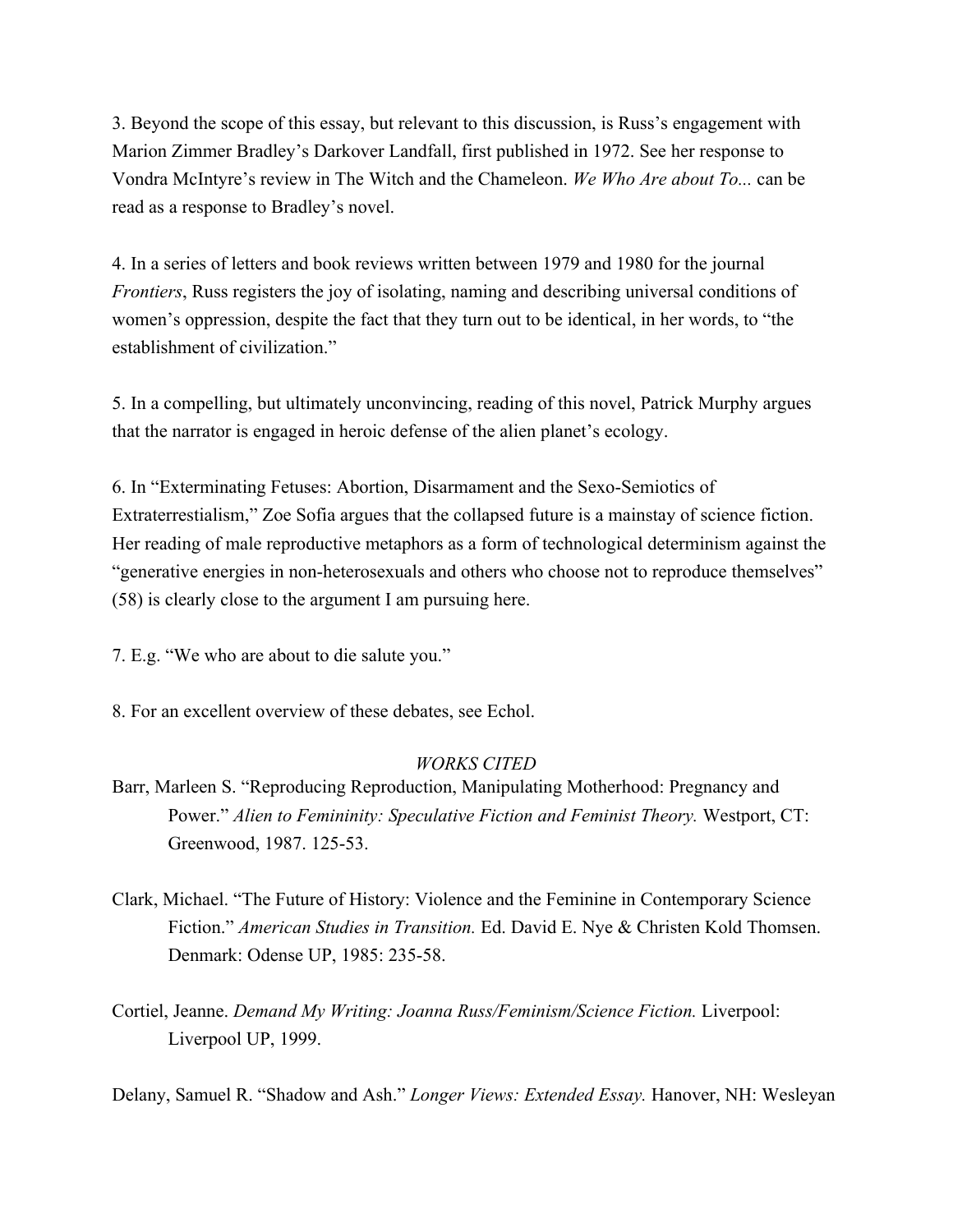- De Lauretis, Teresa. *Alice Doesn't: Feminism, Semiotics, Cinema*. Bloomington: Indiana UP, 1984.
- Echol, Alice. "The Taming of the Id: Feminist Sexual Politics, 1968- 1983." *Pleasure and Danger: Exploring Female Sexuality.* Ed. Carol S. Vance. London: Pandora, 1992: 50-72.
- Edelman, Lee. *No Future: Queer Theory and the Death Drive.* Durham: Duke UP, 2004.
- Garland, Barbara. "Joanna Russ." *Dictionary of Literary Biography*, 8:2. Ed. David Cowart and Thomas L. Wymer. Detroit: Gale, 1981: 88-93.
- Hacker, Marilyn. "Science Fiction and Feminism: The Work of Joanna Russ." Chrysalis 4 (1977): 67-79.
- Haraway, Donna. "The Virtual Speculum in the New World Order." *Modest\_Witness@Second\_Millennium.FemaleMan\_Meets\_Onco- Mouse: Feminism and Technoscience.* New York: Routledge, 1997: 173-213.

Hollinger, Veronica. "(Re)reading Queerly: Science Fiction, Feminism, and the Defamiliarization

of Gender." *Reload: Rethinking Women and Cyberculture.* Ed. Mary Flanagan and Austin

Booth. Cambridge, MA: MIT, 2002: 301-20.

- Lefanu, Sarah. "The Reader as Subject." *Feminism and Science Fiction.* Bloomington: Indiana UP, 1989: 172-98.
- Landon, Brooks. "Eve at the End of the World: Sexuality and the Reversal of Expectations in Novels by Joanna Russ, Angela Carter, and Thomas Berger." *Erotic Universe: Sexuality and Fantastic Literature.* Ed. Donald Palumbo. Westport, CT: Greenwood, 1986: 61-73.
- Murphy, Patrick D. "Suicide, Murder, Culture, and Catastrophe: Joanna Russ's *We Who Are about To…" State of the Fantastic: Studies in the Theory and Practice of Fantastic*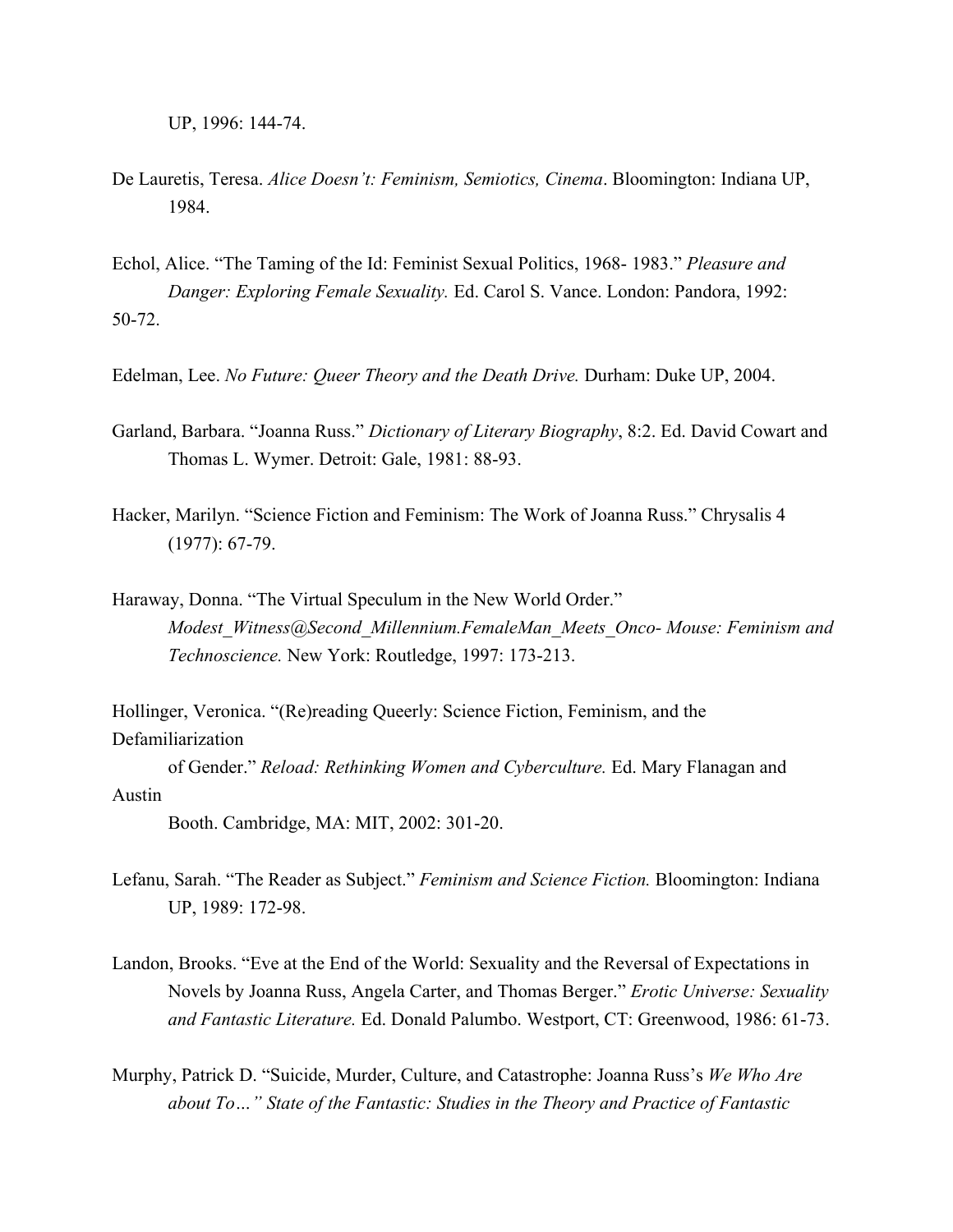*Literature and Film: Selected Essays from the Eleventh International Conference on the Fantastic in Arts.* Ed. Nicholas Ruddick. Westport, CT: Greenwood, 1990: 121-301.

Ortner, Sherry. "Is Female to Male as Nature Is to Culture?" *Feminist Studies* 1:2 (Autumn 1972): 5-31.

Reid-Pharr, Robert F. "Tearing the Goat's Flesh: Homosexuality, Abjection and the Production of a Late Twentieth Century Black Masculinity." *Studies in the Novel* 28:3 (Fall 1996):

379-94.

- Rich, Adrienne. "Compulsory Heterosexuality and Lesbian Existence." *Signs* 5:4 (Summer 1980): 631-60.
- Roof, Judith. "The Ideology of Fair Use: Xeroxing and Reproductive Rights." *Hypatia 7* (Spring 1992): 63-73.
- Russ, Joanna. *The Female Man.* Boston: Beacon, 1975. *Magic Mommas, Trembling Sisters, Puritans and Perverts: Feminist Essays.* Trumansburg, New York: Crossing, 1985.

-----. "Response." *The Witch and the Chameleon 4* (Sept. 1975): 15-18.

-----. "Review." *Frontiers: A Journal of Women's Studies* 5:3 (Autumn 1980): 78-79.

-----. *We Who Are About To. . .* New York: Dell, 1977.

Shinn, Thelma J. "Worlds of Words and Swords: Suzette Haden Elgin and Joanna Russ at Work."

*Women Worldwalkers: New Dimensions of Science Fiction and Fantasy.* Ed. Jane B. Weedman. Luddock: Texas Tech UP, 1985: 207-22.

Sofia, Zoe. "Exterminating Fetuses: Abortion, Disarmament and the Sexo-Semiotics of Extraterrestialism." *Diacritics* 14:2 (Summer 1984): 47-59.

Spector, Judith A. "Dr. Jekyll and Mrs. Hyde: Gender-Related Conflict in the Science Fiction of